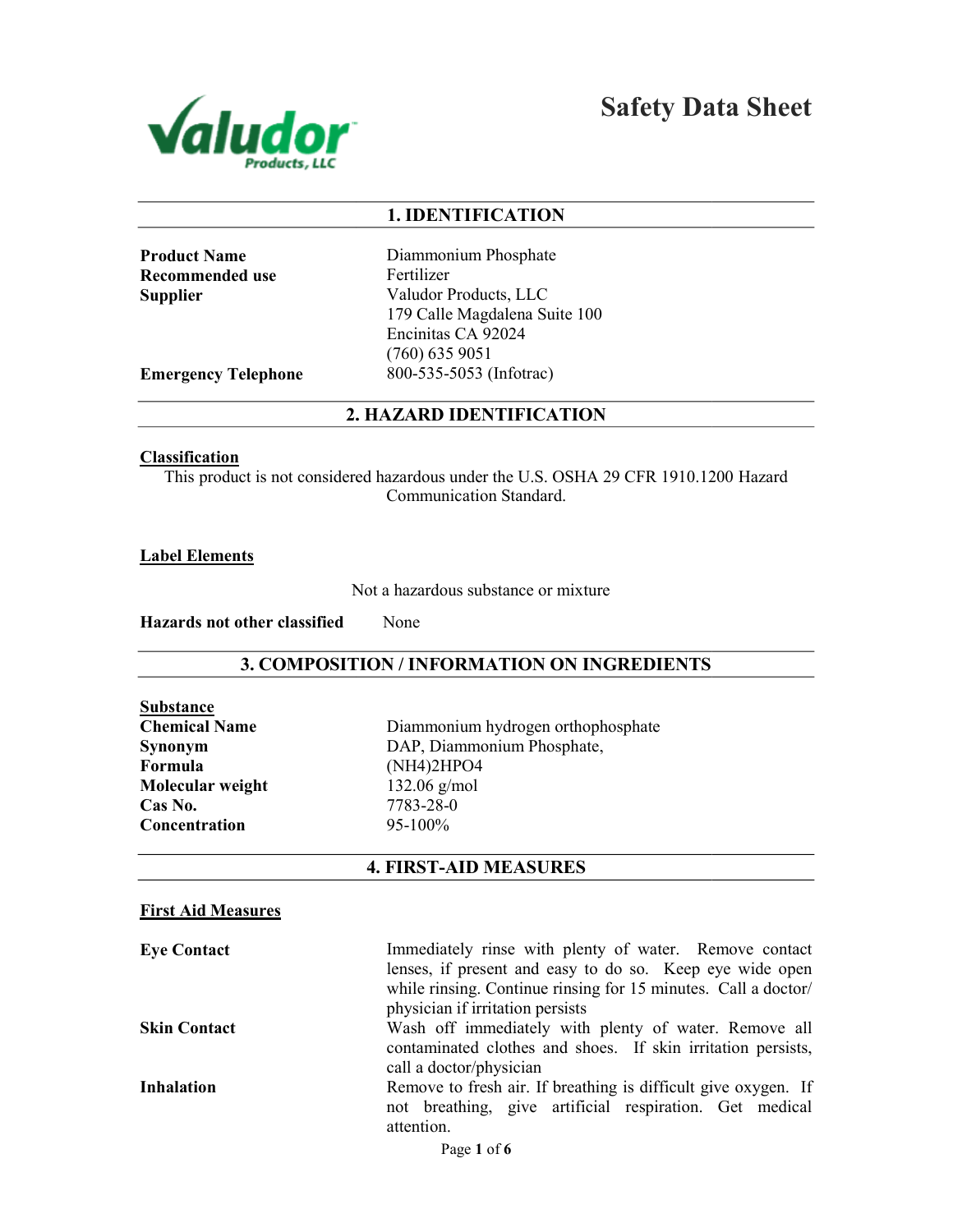# Ingestion Do not induce vomiting without medical advice. Rinse mouth with water. Never give anything by mouth to an unconscious person. If symptoms persist, call a physician

#### Most important symptoms/effects, acute and delayed

| <b>Symptoms</b> | No information available |
|-----------------|--------------------------|
|                 |                          |

#### 5. FIRE-FIGHTING MEASURES

Suitable extinguishing Media Not combustible. Use any means suitable for extinguishing surrounding fire.

#### Specific Hazards Arising from the chemical

Hazardous combustion products Thermal decomposition can lead to the release of irritation or toxic gases and vapors; including and not limited to: Nitrogen oxides Phosphorous oxides

#### Protective equipment and precautions for fire-fighters

As in any fire, wear self-contained breathing apparatus pressure-demand, MSHA/NIOSH (approved or equivalent) and full protective gear.

# 6. ACCIDENTAL RELEASE MEASURES

#### Personal precautions, protective equipment, and emergency procedures

**Personal precautions** Avoid contact with eyes, skin and clothing. Avoid breathing vapors or mists. Use personal protection recommended in Section 8. Ensure adequate ventilation.

#### Methods and materials for containment and cleanup

Methods for clean-up Sweep or vacuum up and place in an appropriate closed container. Keep unauthorized personnel away. Avoid generating dust. Clean up residual material by washing area with water and detergent. Collect washings for disposal Environmental Precautions Prevent entry into waterways or sewers

#### 7. HANDLING AND STORAGE

#### Precautions for safe handling

Avoid contact with eyes, skin and clothing. Avoid dust generation. Use personal protection recommended in Section 8. Wash thoroughly after handling. Remove and wash contaminated clothing before re-use. Do not eat, drink or smoke when using this product. Clean equipment and work area regularly.

# Conditions for safe storage, including any incompatibilities

Store in a cool/low-temperature, well-ventilated, dry place. Keep containers closed and labeled when not in use.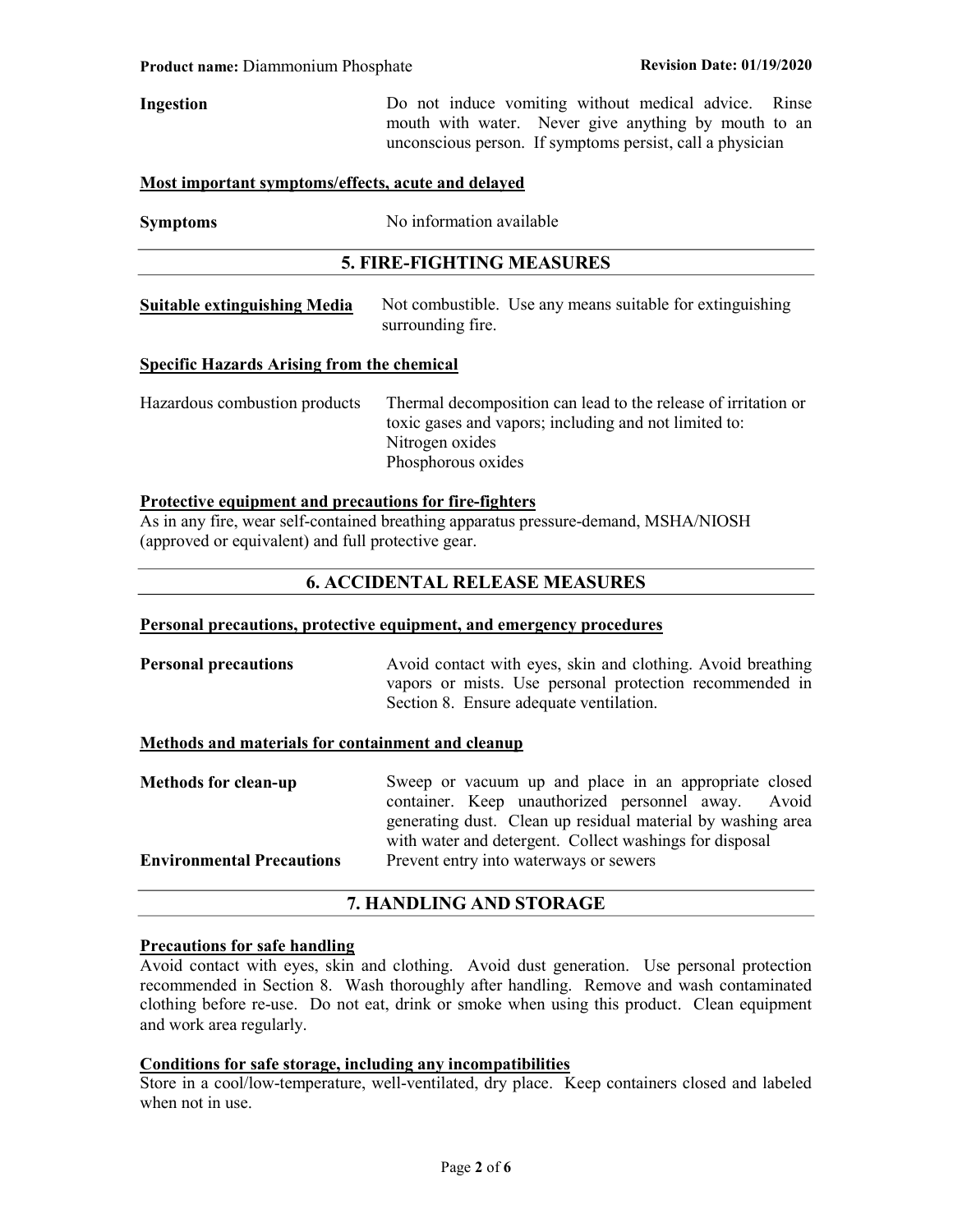# 8. EXPOSURE CONTROLS / PERSONAL PROTECTION

#### Exposure Guidelines

This product does not contain any hazardous materials with occupational exposure limits established by the regional specific regulatory bodies

### Appropriate engineering controls

Ensure adequate ventilation, especially in confined areas. Consider the potential hazards of this material, applicable exposure limits, job activities and other substances in the work place when designing controls and selecting personal protective equipment.

# Personal Protective Equipment

| <b>Eye/face protection</b>    | Safety glasses are recommended in professional settings      |
|-------------------------------|--------------------------------------------------------------|
| <b>Skin protection</b>        | Choose the appropriate protective clothing and gloves based  |
|                               | on the tasks being performed to avoid exposure to skin. Wear |
|                               | protective gloves. Wear long sleeved protective clothing.    |
| <b>Respiratory protection</b> | Not required under normal circumstances. If exposure limits  |
|                               | are exceeded or if irritation or other symptoms are          |
|                               | experienced use a NIOSH/MSHA approved respirator             |
| <b>Hygiene Measures</b>       | Handle in accordance with good industrial hygiene and safety |
|                               | practices. Do not eat, drink or smoke when using this        |
|                               | product.                                                     |

# 9. PHYSICAL and CHEMICAL PROPERTIES

| White granules           |
|--------------------------|
| Solid                    |
| Odorless                 |
| No information available |
| 8                        |
| 155°C (311°F)            |
| Not applicable           |
| Not applicable           |
| Not applicable           |
| No information available |
|                          |
|                          |
| No information available |
| No information available |
| No information available |
| No information available |
| 1.62                     |
| 100 g/L @ 20C            |
| No information available |
| No information available |
| No information available |
| No information available |
|                          |

# 10. STABILITY AND REACTIVITY

Reactivity None known under normal conditions.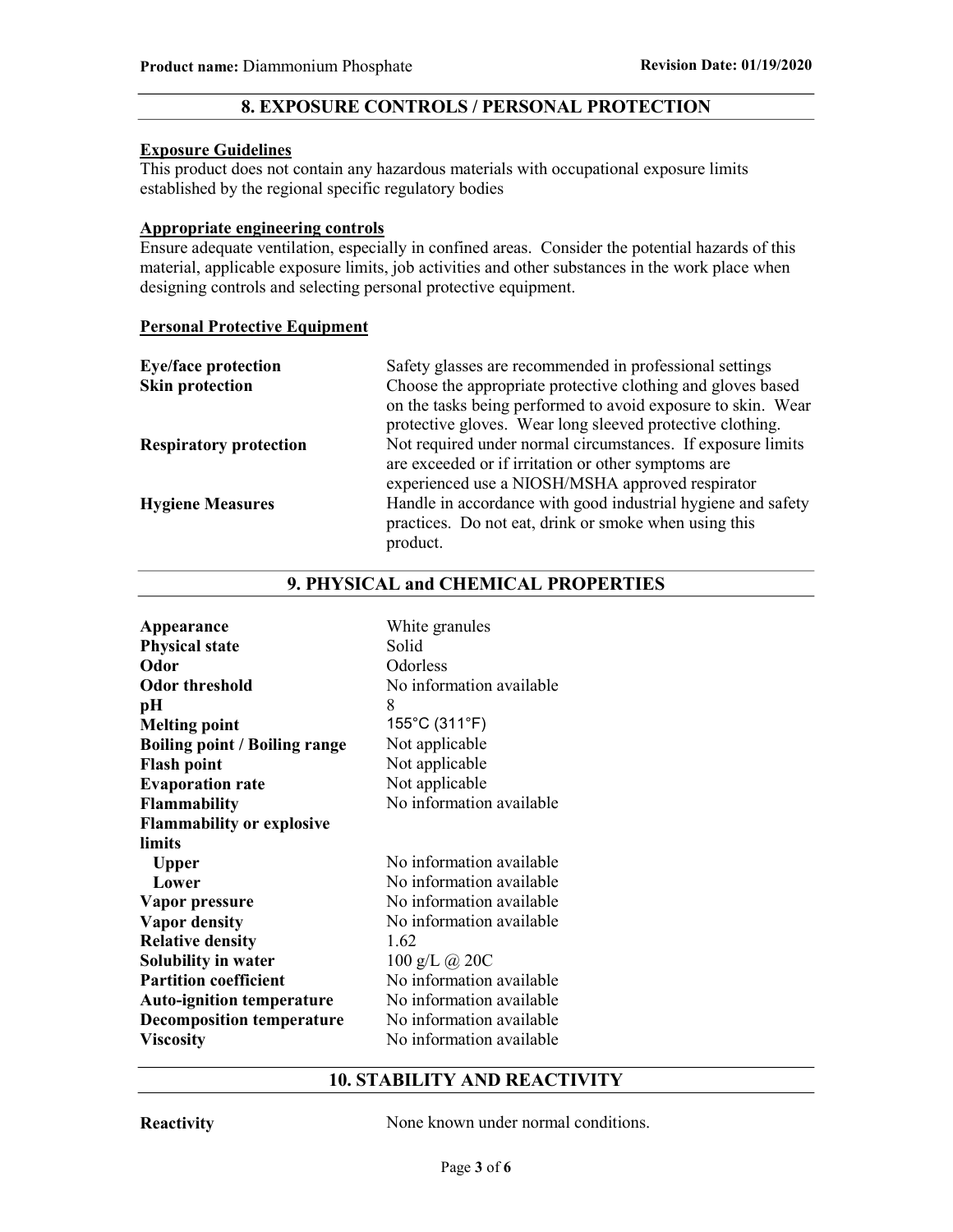| <b>Chemical stability</b>                    | Stable under ordinary conditions of use and storage.                            |
|----------------------------------------------|---------------------------------------------------------------------------------|
| <b>Possibility of hazardous</b><br>reactions | None under normal processing.                                                   |
| <b>Conditions to avoid</b>                   | Avoid dust formation.                                                           |
| Incompatible materials                       | Strong bases. Strong acids. Sodium hypochlorite                                 |
| <b>Hazardous decomposition</b><br>products   | Hazardous combustion can lead to the release of irritating<br>gases and vapors. |

# 11. TOXICOLOGICAL INFORMATION

#### Information on likely routes of exposure

| <b>Skin contact</b> | May cause skin irritation                 |
|---------------------|-------------------------------------------|
| Eye contact         | May cause eye irritation                  |
| <b>Inhalation</b>   | May cause irritation of respiratory tract |
| Ingestion           | May be harmful if swallowed               |

## Symptoms related to the physical chemical and toxicological characteristics No information available

#### Delayed and immediate effects and also chronic effects form short and long-term exposure

| <b>Skin damage/irritation</b>   | Not classified |
|---------------------------------|----------------|
| Eye damage/irritation           | Not classified |
| <b>Sensitization</b>            | Not classified |
| <b>Mutagenic effects</b>        | Not classified |
| Carcinogenicity                 | Not classified |
| <b>Reproductive toxicity</b>    | Not classified |
| <b>STOT</b> – single exposure   | Not classified |
| <b>STOT</b> – repeated exposure | Not classified |
| <b>Aspiration hazard</b>        | Not classified |

# **Acute Toxicity**

## Component information

| Component  | <b>Cas-No</b> | LD50 Oral       | LD50 Dermal             | LC50 Inhalation |
|------------|---------------|-----------------|-------------------------|-----------------|
| Diammonium | 7783-28-0     | $>$ 2,000 mg/kg | $> 5,000 \text{ mg/kg}$ | $> 5$ mg/L      |
| Phosphate  |               |                 |                         |                 |

# 12. ECOLOGICAL INFORMATION

Ecotoxicity Should not be released to environment

| Component                         | <b>Freshwater Fish</b> | <b>Freshwater Algae</b> | Water Flea         |
|-----------------------------------|------------------------|-------------------------|--------------------|
| Diammonium Phosphate<br>7783-28-0 | $LC50$ : $> 100$ mg/L  | $NOEC:$ > 100 mg/L      | $EC50:$ > 100 mg/L |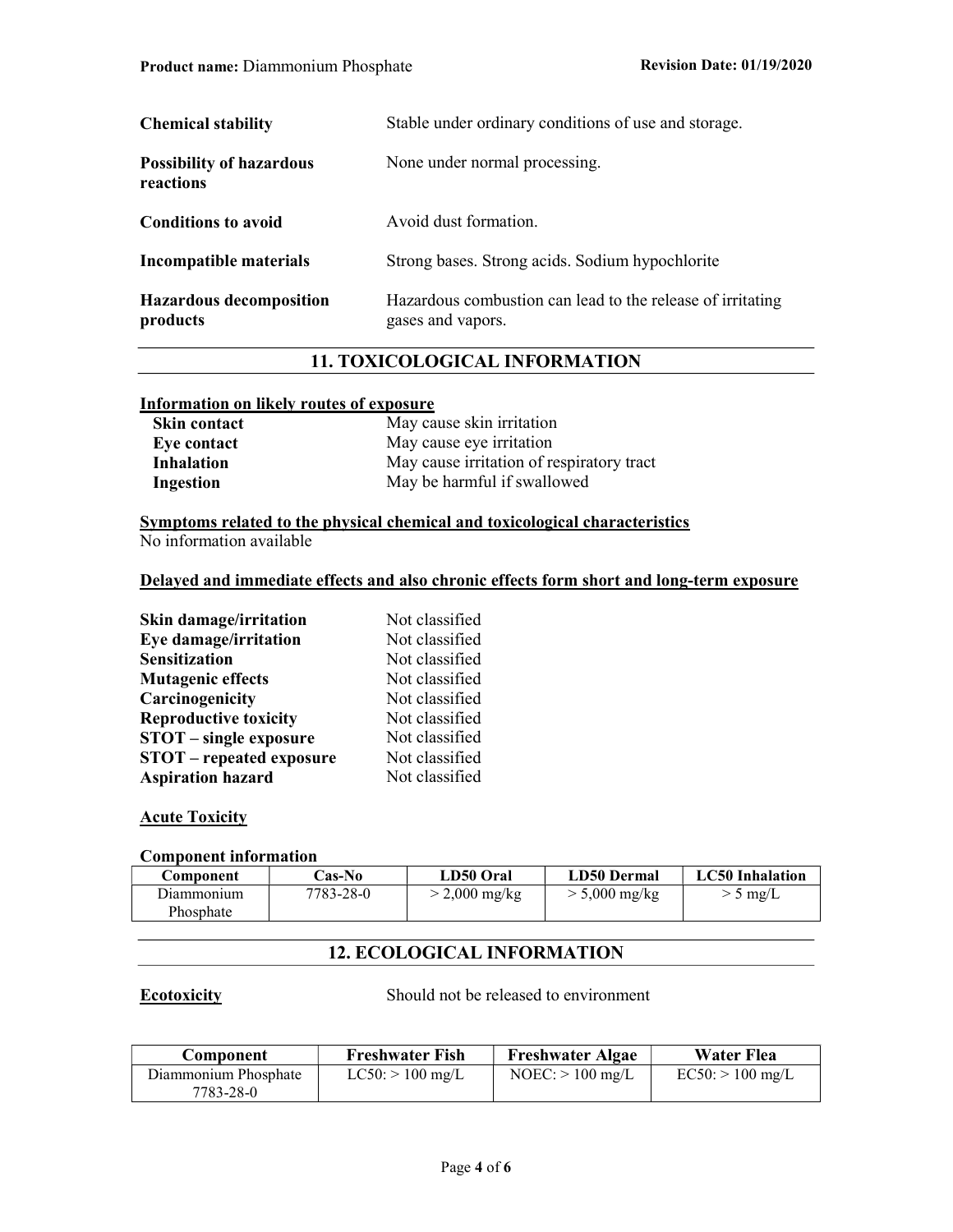Product name: Diammonium Phosphate **Revision Date: 01/19/2020** 

| Persistence and degradability    | No information available |
|----------------------------------|--------------------------|
| <b>Bioaccumulative potential</b> | No information available |
| <b>Mobility in soil</b>          | No information available |
| Other adverse effects            | No information available |

# 13. DISPOSAL CONSIDERATIONS

Waste Disposal Methods Processing, use or contamination of this product may occur during product use. Accordingly, it is the responsibility of the user to determine the proper disposal methodologies. Consult the appropriate state, regional or local regulations to ensure complete and accurate classification. Dispose of contaminated packaging in accordance with local regulations.

# 14. TRANSPORT INFORMATION

| <b>DOT</b>  | Not regulated |
|-------------|---------------|
| <b>IATA</b> | Not regulated |
| <b>IMDG</b> | Not regulated |

# 15. REGULATORY INFORMATION

#### International Inventories

| T <sub>0</sub><br>10.11<br>ᆂ | $1c$ tor<br>-istuu |
|------------------------------|--------------------|
| DCL<br><b>DOL</b>            | 10tar<br>Lisicu    |

# US Federal Regulations

## TSCA section 12(b) Export Notification

Not regulated

## SARA 313

Section 313 of Title III of the Superfund Amendments and Reauthorization Act of 1986 (SARA). Not applicable

#### SARA 311/312 Hazard Categorization

| Acute health hazard   | N٥                      |
|-----------------------|-------------------------|
| Chronic Health Hazard | No                      |
| Fire hazard           | $\overline{N}_{\Omega}$ |
| Pressure              | No                      |
| Reactivity            | $\rm N_{\Omega}$        |

#### CERCLA/SARA 302 & 304

Section 302 & 304 of Title III of the Superfund Amendments and Reauthorization Act of 1986 (SARA). Not applicable